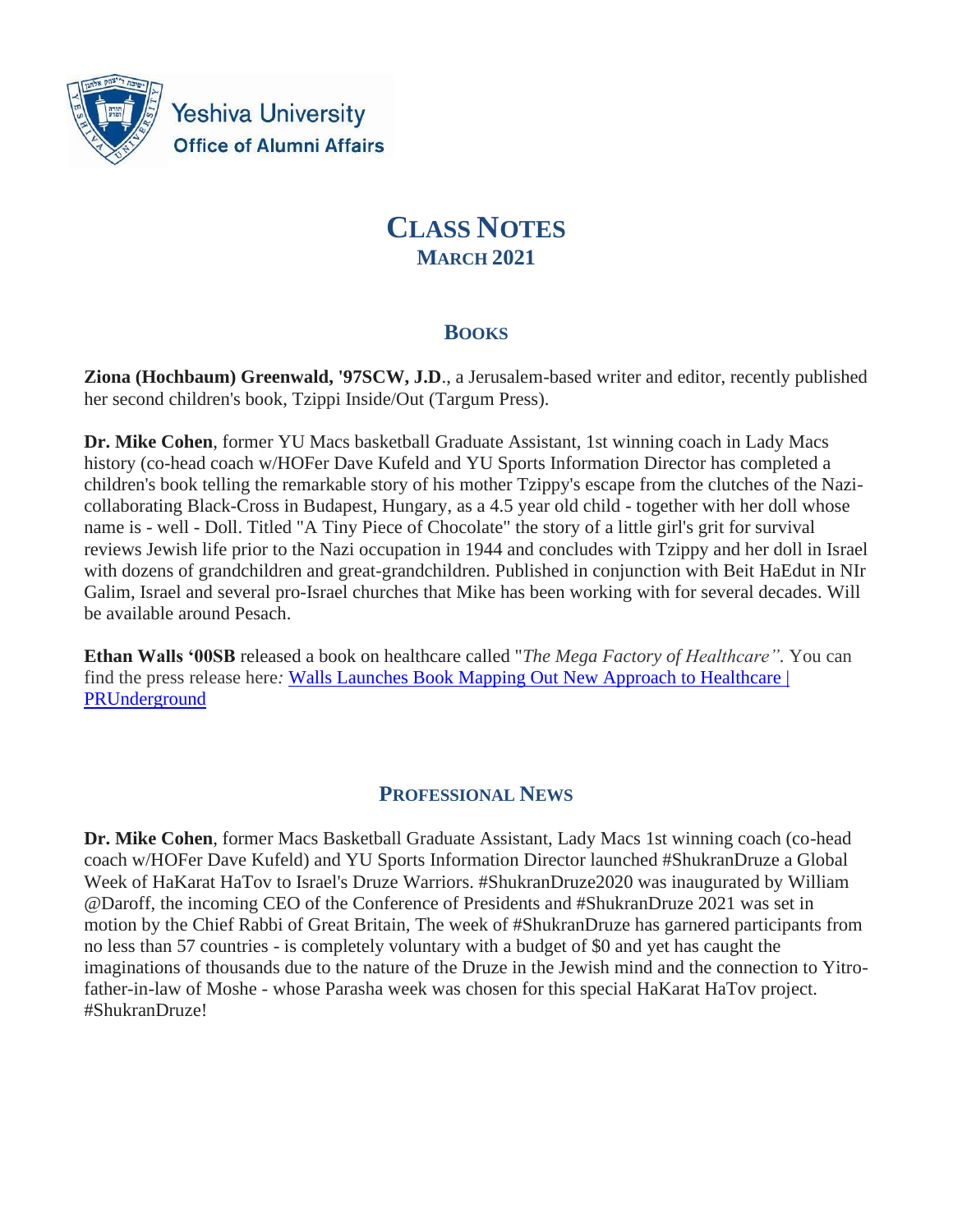# **IN-MEMORIAM**

### **Dr. Mordecai D. Katz '48YUHB**

Husband of Dr. Monique Katz '63E, father of Dr. Rachel Katz '95E and Dr. Robert Sidlow '91YC, Yeshiva University Trustee Michael Katz '94C and Elissa Katz, Gail Katz and Meir Bick, and Debra Katz and Yechiel Newman.

Dr. Katz served as a Trustee of Yeshiva University for over twenty five years, most recently as its co-Vice Chairman. He also served as a member of the Boards of Overseers for the Azrieli Graduate School of Jewish Education and Administration as well as the Chair of the Board of Overseers of the Bernard Revel Graduate School of Jewish Studies. Together with his wife Dr. Monique C. Katz, co-vice-chairman of the Stern College for Women Board of Overseers, the Katz family have long been extraordinary champions for our community. Dr. Katz was a committed philanthropist whose generosity and leadership have transformed Yeshiva University and the Jewish world. The family's most recent major gift launched the Katz School, which created new portals of entry into Yeshiva University for students of our community. The Katz family also endowed the Mordecai D. Katz and Dr. Monique C. Katz Deanship of Undergraduate Faculty of Arts and Sciences, currently held by Dr. Karen Bacon, a position of enduring impact on developing tomorrow's leaders. The scholarships they funded have enabled scores of students to access higher education.

# **Rabbi Marc H. Messing, Esq., Z"L '75YC, '76JS, '79RIETS, '79FG**

Husband of Eve Messing. Father of Rachi (Devorah) Messing, Shimmy (Batsheva) Messing, and Deena (Raffy) Davidovich. Zaidy of Yaakov, Shalva, Leah, Shlomo, Shmuelly, Sophie, Lilah, Chana, Judah, and Malka.

Rabbi Messing was honored in 2016 by Yeshivas Toras Chaim for his incredible contribution to the Yeshiva and its students: "In between teaching and running his estates and wills law practice, he can be found in the beis medrash learning with boys, helping them prepare for bechinos, assisting during mishmar, spreading the word to prospective new parents or even writing a grant proposal."

### **Rabbi Moshe Goldberg '46YC '49R '58Belfer, Z"L**

Husband of Yehudit, father of Minette Car '77YUHS, Dr. Michael Goldberg '78YUHS, '82YC,'89AECOM, '89SG and Rabbi Dr. Shlomo Raphael (Bobby) Goldberg '82YUHS,'88R. Rabbi Goldberg was born in Toronto and studied there under Rav Yaacov Kaminetzky ZT"L. He proceeded to learn in Beis Midrash L'Torah in Chicago under his beloved Rebbe, the Suvalker Rav, Rav Dovid Lifshitz, ZT"L. He and four of his friends accompanied their Rebbe to YU in 1942. He graduated YU in 1946 and continued on to RIETS where he learned by the Rav, Rav Yosef Dov Soloveitchik ZT"L, and completed his Semicha in 1949. At that time, YU in conjunction with Bnei Akiva and Mizrachi gathered a group of Musmachim to send to Israel to start Yeshivos there. Rabbi Goldberg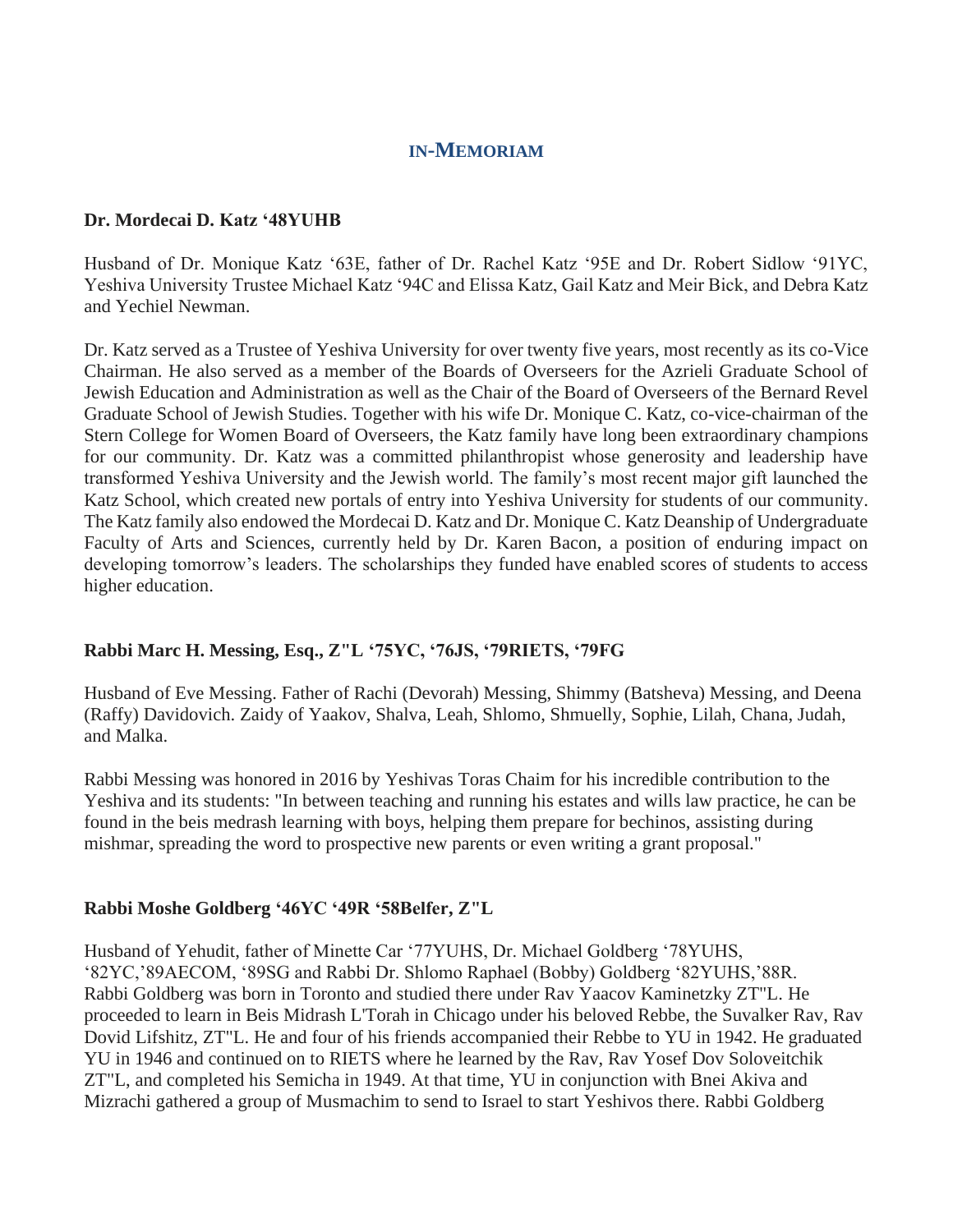arrived in Eretz Yisroel in 1950 and proceeded to found two Yeshiva Hesder High Schools that exist until this day: Yeshivas Bar Yochai in Miron; and with his good friend Rav Aryeh Bina, Yeshivas Netiv Meir, originally in Abu Tor and later in Yerushalayim, under the guidance of Rav Tzvi Nehria of Kfar Roeh. Rabbi Goldberg was a former resident of Washington Heights, Hillcrest, Far Rockaway and most recently Yerushalayim.

# **Rabbi Shlomo Zalman Freilich '63BRGS, '84WSSW, Z'L**

Father of Rabbi Yehoshua (Josh) Freilich '70YC, '73BRGS, '73R, Rabbi Akiva Freilich of Milwaukee and Rebbetzin Rena Orlowek.

# **Joel Roth, Z"L**

Bother of Rebbetzin Faigie Kronenberg and brother-in-law of Rabbi Ira Kronenberg '71R.

# **Morris Zimmerman, Z"L**

Husband of Elaine Zimmerman Z"L, father of Dr. Stanley Zimmerman '68YUHS, '72YC, '75AECOM and his wife Joanne and Rabbi Sammy Zimmerman '77YUHS, ;81YC, '84BRGS, '84R and his wife Dr. Deena Rachel '88AECOM. Morris Zimmerman, along with his late wife, Elaine Zimmerman, Z"L, were generous supporters of YU over their many years. Along with supporting Yeshiva University and many other institutions and charities, the Zimmermans were pioneers of the Teaneck orthodox community, and one of the founders of the Moriah School. Well after retirement, for a period of about ten years, he came every day to YU, to sit in on Jewish studies classes, and he had the thrill of studying together with his grandson, Isaac. Morris also taught for a year at the Sy Syms School of Business.

### **Shifra Yehudis Orlian Z"L**

Rebbetzin of Rabbi Etan Orlian '86YUHS, '90YC, '93R, '00BRGS.

Daughter of Rabbi Dr. Yosef and Yaffa Lea Liberman. Sister of Rabbi Moshe Liberman, Russi Sukenik, Shani Lantos, Bruria Eisner, Avrohom Liberman, JSS Rebbe Rabbi Yitz Liberman '04SB, '09BRGS, '12R, Meir Liberman, and Hillel Dovid Liberman Z"L. Mother of Avraham Meir and Hannah, Sarah, Shira, Aharon, Ephraim Yeshuda, Devorah and David Baruch Orlian. Daughter-in-law of Associate Dean SCW Ethal (Chaya) Orlian '57YUHS, '61SCW and Professor of Bible and Hebrew (ret.) Dr. J Mitchell Orlian '54TIM, '55YC, '60FGS, -73BRGS. Sister-in-law of Rabbi Meir Orlian '83YUHS, '87YC, '90R, '93BRGS, Moshe Orlian '86YC, abd JSS/RIETS Rebbe Rabbi Uri Orlian '98YC, '02AZ, '14R.

# **Ruth Brizel Z"L** of Fallsburg, New York

Mother of Steven Brizel '76YC,'79 Cordozo.